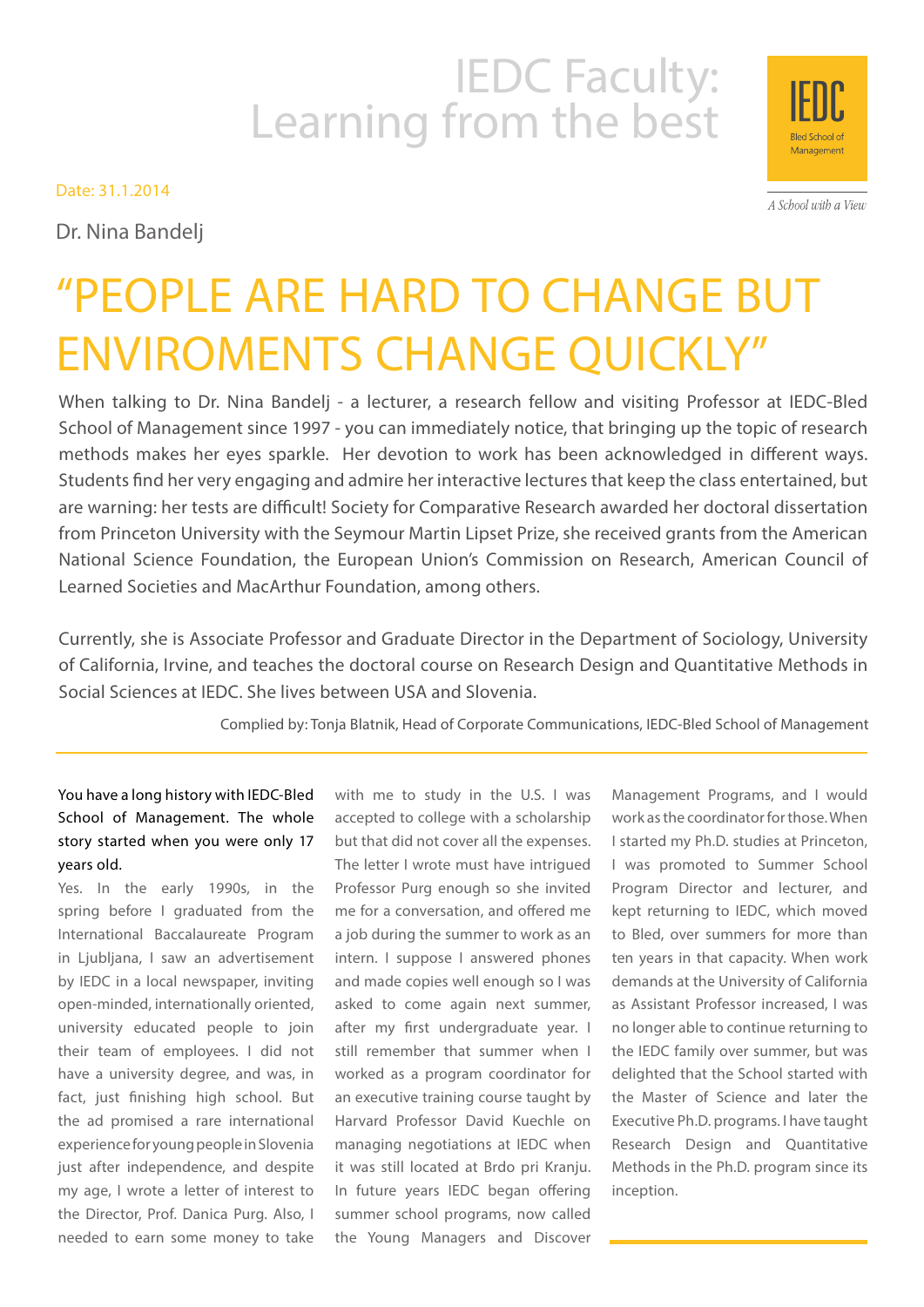# You were born in Slovenia, but you left for USA very soon, heading towards a rich educational path and academic career. What is the main advantage of it for you and your students?

I did leave just after I turned 18, packed my life in two suitcases, and embarked on an adventure. I hadn't thought very much at that point that I was leaving everything I knew behind and sort of trusted that things are going to work out. I keep having this attitude and try to relay it to my students. Despite all the challenges and demands of writing a Ph.D. dissertation, so different from any executive experience, the first step is to trust that you can venture into the unknown and know when and how to ask for help along the way. Given my work at IEDC for more than twenty years along the way, I have met a variety of professors, students, clients who shared insights about their work challenges and, many, from living the turbulent postsocialist transformations. These insights have certainly informed my research. Because of my longterm engagement with IEDC, this also means that I understand where IEDC Executive Ph.D. program participants come from, literally and figuratively, and convey the content of academic rigor of management research with this in mind.

The rise of globalization and the collapse of communism are two momentous changes that you examine very closely. What are main lessons that managers in CEE should learn out of it?

People are hard to change but environments change quickly. How can we be reflexive enough and open enough to let go of comfortable old routines and be ready to learn new things? This is much easier said than done. In most cases, a personal reaction is to go into a defensive and stick to the old ways. How can

inspirational leadership facilitate a reflexive and creative process that moments of change can stimulate? At the same time, individual actions and reactions do not simply depend on individuals as isolated decision-making units, but are shaped by connections between people, organizational forces and structures in the environment. How do we design structures, which facilitate both inspirational leadership and inspired individual actions? How do we do so while keeping in mind that people's actions are not only instrumentally rational but guided by emotions, cultural conceptions, and politics within and outside firms? I don't have all the answers but I believe these are some of the most important questions.

### What is your favorite memory from the class at IEDC?

It was when IEDC was still at Brdo and I met an architect, Marko Studen, who worked for IEDC. When Danica Purg introduced him to me, she said, this is the girl for you. Guess what? He is my husband now. I also have to say that coming to teach at IEDC is always rewarding because of the terrific staff that supports us. They really go beyond their call of duty to assist professors and be there for students, even if a lot of their work is hidden and behind the scenes. Some other memories include being completely mortified when I, as a novice intern at IEDC, interrupted a class with a phone call for the Professor, not knowing that only in cases of true emergency could the concentration



# Name three reasons, why companies should invest in general employee talent development, despite the global recession?

People are the engine behind any organizational development and innovation. This is reason number one, number two, and number three for why we should put people first, and support and encourage their education and development. This will build human, social, and cultural capital, and as a famous French sociologist Pierre Bourdieu said, all these can be turned into economic capital.

in classroom activity be interrupted. Or, when we went swimming in Bled lake in the late night hours with Young Managers Program participants in my final year as Summer School Director. And, of course, every once in a while, when I see how I help students make connections between pieces of knowledge and inspired imagination. Those, "I haven't really thought of that in this way," or "I realize what I need to do now", moments recharge my teaching batteries.

What are you passionate about?